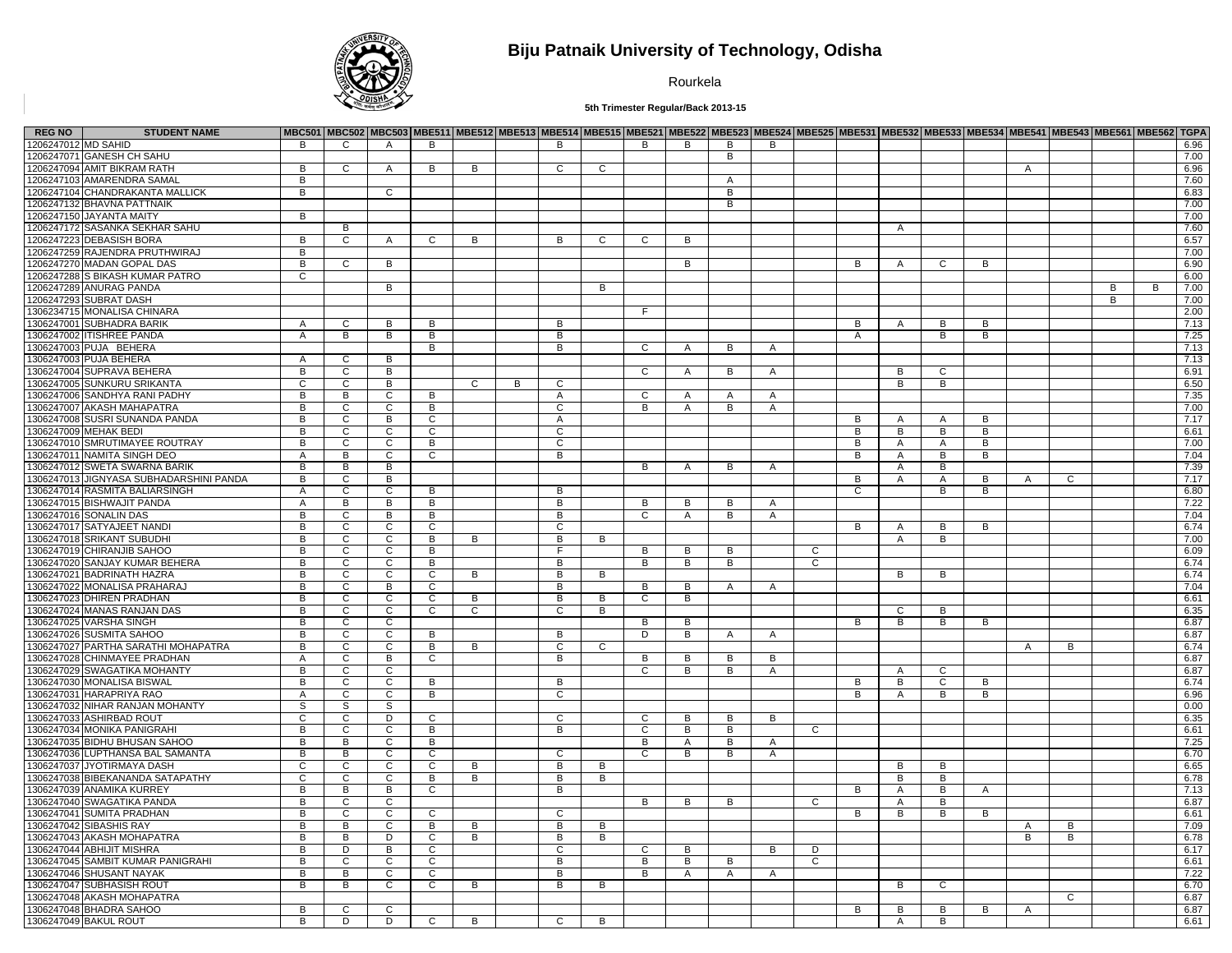

## **Biju Patnaik University of Technology, Odisha**

Rourkela

**5th Trimester Regular/Back 2013-15**

| <b>REG NO</b> | <b>STUDENT NAME</b>                      |                |                |                |                |              |                |                |   |              |                |                |                         |                |                |                |                |                |                |                | MBC501  MBC502  MBC503  MBE511  MBE512  MBE513  MBE513  MBE515  MBE521  MBE522  MBE523  MBE523  MBE525  MBE531  MBE532  MBE533  MBE534  MBE544  MBE543  MBE561  MBE562   MBE562   TGPA |      |
|---------------|------------------------------------------|----------------|----------------|----------------|----------------|--------------|----------------|----------------|---|--------------|----------------|----------------|-------------------------|----------------|----------------|----------------|----------------|----------------|----------------|----------------|----------------------------------------------------------------------------------------------------------------------------------------------------------------------------------------|------|
|               | 1306247050 AYUSMAN DAS                   | B              | B              | B              | $\mathbf{C}$   |              |                | B              |   |              |                |                |                         |                | $\mathsf{C}$   | B              | B              | B              |                |                |                                                                                                                                                                                        | 6.74 |
|               | 1306247051 TANMAYA KUMAR HOTA            | A              | $\mathsf{C}$   | $\overline{B}$ | A              |              |                | В              |   | С            | B              | B              | A                       |                |                |                |                |                |                |                |                                                                                                                                                                                        | 7.13 |
|               | 1306247052 ARCHANA SAMAL                 | B              | $\mathbf{C}$   | $\mathbf{C}$   | B              |              |                | B              |   | C.           | $\mathsf{A}$   |                | $\overline{A}$          |                |                |                |                |                |                |                |                                                                                                                                                                                        | 7.00 |
|               | 1306247053 SHAIKH AHAD BAKSH             | В              | $\overline{c}$ | $\overline{D}$ | $\overline{B}$ |              |                | в              |   | В            | $\overline{B}$ | $\overline{c}$ |                         | C              |                |                |                |                |                |                |                                                                                                                                                                                        | 6.57 |
|               | 1306247054 SANGYA MOHANTY                | B              | C              | B              |                |              |                |                |   | $\cap$       | B              |                |                         |                | B              | Α              | В              | B              |                |                |                                                                                                                                                                                        | 6.91 |
|               | 1306247055 SUJATA PANDA                  | C              |                | $\overline{B}$ | B.             |              |                | B              |   | В            | $\mathsf{A}$   |                |                         |                |                |                |                |                |                |                |                                                                                                                                                                                        | 7.09 |
|               | 1306247056 SHIBANI SHANKAR ROUTRAY       | B              | C<br>C         | $\overline{c}$ | B              |              |                | B              |   |              |                | B              | A                       |                | B              | $\overline{A}$ | B              | B              |                |                |                                                                                                                                                                                        | 7.00 |
|               |                                          |                |                |                |                |              |                |                |   |              |                |                |                         |                |                |                |                |                |                |                |                                                                                                                                                                                        |      |
|               | 1306247057 SANGHAMITRA BEHERA            | S              | S              | s              |                |              |                |                |   |              |                |                |                         |                |                |                |                |                |                |                |                                                                                                                                                                                        | 0.00 |
|               | 1306247058 BAGMI NANDA                   | Α              | В              | $\overline{B}$ |                |              |                |                |   | C            | A              | B              | $\mathsf{A}$            |                |                | A              | $\overline{B}$ |                |                |                |                                                                                                                                                                                        | 7.35 |
|               | 1306247059 MAYUREE MOHARANA              | B              | В              | $\overline{B}$ | A              |              |                | B              |   | B            | $\overline{A}$ | $\mathsf{A}$   | A                       |                |                |                |                |                |                |                |                                                                                                                                                                                        | 7.52 |
|               | 1306247060 SAMBITA DEBADARSINI           | A              | В              | $\overline{B}$ | B              |              |                | В              |   | С            | A              | B              |                         | A              |                |                |                |                |                |                |                                                                                                                                                                                        | 7.22 |
|               | 1306247061 SARADA PRASANNA DAS           | $\overline{c}$ | $\overline{c}$ | $\overline{D}$ | $\overline{c}$ |              |                | $\overline{c}$ |   | C            | $\overline{B}$ | $\overline{c}$ |                         | $\overline{c}$ |                |                |                |                |                |                |                                                                                                                                                                                        | 6.09 |
|               | 1306247062 ARPITA BISWAL                 | В              | B              | в              |                |              |                |                |   |              | $\overline{A}$ |                |                         |                | в              | A              | В              | Б              |                |                |                                                                                                                                                                                        | 7.30 |
|               | 1306247063 LUCKY DAS                     | B              | B              | D              | B              |              |                | B              |   |              |                |                |                         |                | B              | $\overline{A}$ | B              | B              |                |                |                                                                                                                                                                                        | 7.04 |
|               | 1306247064 BHADRA SAHOO                  |                |                |                |                |              |                |                |   |              |                |                |                         |                |                |                |                |                |                | B              |                                                                                                                                                                                        | 7.13 |
|               | 1306247064 CHIKU BEDAVYASA               | B              | C              | $\mathsf{C}$   | $\mathsf{A}$   |              | $\overline{A}$ | $\mathsf{C}$   | B |              |                |                |                         |                |                |                |                |                | $\overline{A}$ |                |                                                                                                                                                                                        | 7.13 |
|               | 1306247065 DEEPAK KUMAR MURMU            | В              | B              | $\overline{c}$ | A              | В            |                | $\overline{B}$ | В | D            | B              |                |                         |                |                |                |                |                |                |                |                                                                                                                                                                                        | 6.83 |
|               | 1306247066 SURAJ KUMAR NATH              | B              | B              | $\mathsf{C}$   | B              |              |                | B              |   |              |                |                |                         |                |                | $\overline{A}$ | B              | B              |                |                |                                                                                                                                                                                        | 7.10 |
|               | 1306247067 IPSITA BADTIA                 | В              | В              | $\overline{B}$ | B              |              |                | В              |   |              |                |                |                         |                | B              | A              | A              | B              |                |                |                                                                                                                                                                                        | 7.26 |
|               | 1306247068 ASIT KUMAR PADHI              | B              | $\mathbf{C}$   | $\overline{c}$ | B              | $\mathbf{C}$ |                | $\mathsf{C}$   | B |              |                |                |                         |                |                | B              | B              |                |                |                |                                                                                                                                                                                        | 6.61 |
|               | 1306247069 ARUNA ANAND                   | B              | $\mathsf{C}$   | $\overline{c}$ |                |              |                |                |   |              | $\overline{A}$ |                |                         |                | в              | Α              | В              | в              |                |                |                                                                                                                                                                                        | 7.15 |
|               | 1306247070 S. MURALIDHAR                 | В              | C              | C              | B              |              | В              | В              | В |              |                |                |                         |                |                | Α              | В              |                |                |                |                                                                                                                                                                                        | 7.00 |
|               | 1306247071 HARIBANDHU KUSUM              | $\overline{B}$ | $\mathsf{C}$   | $\overline{c}$ | $\overline{c}$ |              |                | $\overline{B}$ |   |              |                |                |                         |                | $\overline{c}$ | B              | $\overline{c}$ | B              |                |                |                                                                                                                                                                                        | 6.48 |
|               | 1306247072 SUVENDU KUMAR MAHI            | В              | C              | B              |                |              |                |                |   | В            | B              | B              |                         | D              |                | A              | B              |                |                |                |                                                                                                                                                                                        | 6.78 |
|               | 1306247073 PALLAVA KESHARI NAIK          | B              | C              | $\overline{c}$ | B              | B            |                | B              | B | C            | B              |                |                         |                |                |                |                |                |                |                |                                                                                                                                                                                        | 6.74 |
|               | 1306247074 SUMAN DASH                    | $\overline{B}$ | $\mathsf{C}$   | $\overline{c}$ |                |              |                |                |   | B            | A              | A              | $\overline{\mathsf{A}}$ |                |                | $\overline{A}$ | $\overline{B}$ |                |                |                |                                                                                                                                                                                        | 7.39 |
|               | 1306247075 PHULMANI EKKA                 | B              | B              | $\overline{B}$ | A              | В            | A              | $\mathsf{A}$   |   | B            | B              |                |                         |                |                |                |                |                |                |                |                                                                                                                                                                                        | 7.39 |
|               | 1306247076 HADU BANDHU PRADHAN           | C              | B              | $\overline{c}$ | B              | B            | B              |                |   | B            | B              |                |                         |                |                |                |                |                |                |                |                                                                                                                                                                                        | 6.85 |
|               | 1306247077 MANASA RANJAN DAS             | B              | $\overline{c}$ | $\overline{B}$ | $\overline{B}$ | B            |                | B              | B |              |                |                |                         |                |                | B              | B              |                |                |                |                                                                                                                                                                                        | 6.91 |
|               | 1306247078 ANKITA PANDA                  | В              | B              | B              | B              |              |                | B              |   |              | $\mathsf{A}$   |                | $\mathsf{A}$            |                |                |                |                |                |                |                |                                                                                                                                                                                        | 7.45 |
|               | 1306247079 JAYASHRI MALLICK              | В              |                | $\overline{B}$ | $\overline{c}$ |              |                | $\overline{B}$ |   |              |                | Α              |                         |                | $\overline{c}$ | B              | C              | $\overline{B}$ |                |                |                                                                                                                                                                                        | 6.52 |
|               |                                          | B              | C              |                |                |              |                |                |   |              |                |                |                         |                |                |                |                |                |                |                |                                                                                                                                                                                        |      |
|               | 1306247080 ANUP KUMAR TRIPATHY           |                | C              | $\mathsf{C}$   | B              |              |                | B              |   | B            | A              | B              | A                       |                |                |                |                |                |                |                |                                                                                                                                                                                        | 7.13 |
|               | 1306247081 LOREN MOHAPATRA               | $\mathsf{A}$   | B              | B              |                |              |                |                |   | B            | $\mathsf{A}$   | B              | $\mathsf{A}$            |                |                | $\mathsf{A}$   | A              |                |                |                |                                                                                                                                                                                        | 7.61 |
|               | 1306247082 BISHNUPRIYA DALAI             | $\overline{c}$ | $\overline{c}$ | $\overline{B}$ | B              | B            | $\overline{B}$ | $\overline{B}$ |   |              |                |                |                         |                |                | B              | $\overline{B}$ |                |                |                |                                                                                                                                                                                        | 6.83 |
|               | 1306247083 LALA ABHISEK RAY              | S              | S              | S              |                |              |                |                |   |              |                |                |                         |                |                |                |                |                |                |                |                                                                                                                                                                                        | 0.00 |
|               | 1306247084 PRIYA PARAMITA BEURA          | $\mathsf{A}$   | C              | B              | B              |              |                | C.             |   | B            | A              | B              | A                       |                |                |                |                |                |                |                |                                                                                                                                                                                        | 7.13 |
|               | 1306247085 SUKHADA TRIPATHY              | A              | B              | $\overline{B}$ | A              |              |                | B              |   | B            | E.             | $\mathsf{A}$   | A                       |                |                |                |                |                |                |                |                                                                                                                                                                                        | 7.74 |
|               | 1306247086 DILLIP KUMAR SWAIN            | S              | S              | s              |                |              |                |                |   |              |                |                |                         |                |                |                |                |                |                |                |                                                                                                                                                                                        | 0.00 |
|               | 1306247087 SANGAM KESHARI BHOLA          | $\overline{B}$ | $\overline{c}$ | $\overline{c}$ | B              | B            |                | B              | B | B            | A              |                |                         |                |                |                |                |                |                |                |                                                                                                                                                                                        | 7.00 |
|               | 1306247088 BANISHREE ROUT                | B              | C              | $\overline{c}$ | B              |              |                | $\overline{B}$ |   | C            | $\overline{B}$ | B              | A                       |                |                |                |                |                |                |                |                                                                                                                                                                                        | 6.87 |
|               | 1306247089 BIDYADHAR SAHOO               | С              | C              | D              | C              | B            |                | B              | C |              |                |                |                         |                |                | A              | В              |                |                |                |                                                                                                                                                                                        | 6.61 |
|               | 1306247090 JAYASHREE BHUYAN              | $\overline{A}$ | B              | $\overline{c}$ | $\overline{B}$ |              |                | $\overline{B}$ |   |              |                |                |                         |                | $\overline{B}$ | $\overline{A}$ | $\mathsf{A}$   | B              |                |                |                                                                                                                                                                                        | 7.30 |
|               | 1306247091 MADHUSMITA PATEL              | C              | D              | $\overline{c}$ | B              |              |                | B              |   |              |                |                |                         |                | B              | Α              | В              | B              |                |                |                                                                                                                                                                                        | 6.83 |
|               | 1306247092 AUROBINDA MOHANTY             | B              | C              | B              | B              |              |                | B              |   | D            | $\overline{A}$ | В              | $\overline{A}$          |                |                |                |                |                |                |                |                                                                                                                                                                                        | 6.91 |
|               | 1306247093 CHIKU BEDAVYASA               |                |                |                |                |              |                |                |   |              |                |                |                         |                |                |                |                |                |                | C              |                                                                                                                                                                                        | 5.48 |
|               | 1306247093 HARIHARA SWAIN                | C              | C              | C              |                |              |                |                |   | D            | B              | B              |                         | D              |                |                |                |                | F.             |                |                                                                                                                                                                                        | 5.48 |
|               | 1306247094 ABHILIPSA HATI                | В              | $\overline{c}$ | $\overline{B}$ |                |              |                |                |   | B            | $\overline{B}$ |                |                         |                | B              | A              | В              | B              |                |                |                                                                                                                                                                                        | 7.04 |
|               | 1306247095 SAMBIT SAHOO                  | C              | C              | $\overline{c}$ | C              | B            |                | C              | В | В            | B              |                |                         |                |                |                |                |                |                |                |                                                                                                                                                                                        | 6.52 |
|               | 1306247096 SURYA NARAYAN SAHU            | Α              | C              | D              | $\mathsf{C}$   | B            | B              | C              |   |              |                |                |                         |                |                | A              | B              |                |                |                |                                                                                                                                                                                        | 6.78 |
|               | 1306247097 MANAGOBINDA MISHRA            | B              | C              | $\overline{c}$ | B              | C            |                | B              | B | C            | A              |                |                         |                |                |                |                |                |                |                |                                                                                                                                                                                        | 6.74 |
|               | 1306247098 AVILASH PANIGRAHI             | B              | D              | $\mathsf{C}$   | B              | B            | B              | $\mathsf{C}$   |   |              |                |                |                         |                |                | $\overline{A}$ | B              |                |                |                |                                                                                                                                                                                        | 6.78 |
|               | 1306247099 VINAYAK KUMAR GUPTA           | A              | $\overline{c}$ | $\overline{B}$ | B              | В            |                | $\overline{B}$ | B |              |                |                |                         |                |                | B              | В              |                |                |                |                                                                                                                                                                                        | 7.00 |
|               | 1306247100 MANOHAR G PRADHAN             | B              | B              | $\mathbf C$    | B              | B            |                | B              | B |              |                |                |                         |                |                | A              | B              |                |                |                |                                                                                                                                                                                        | 7.09 |
|               | 1306247101 ATISH KUMAR                   | A              | B              | $\overline{B}$ | B              |              |                | B              |   | В            | E              | B              |                         | В              |                |                |                |                |                |                |                                                                                                                                                                                        | 7.35 |
|               | 1306247102 PRIYANKA SAHAY                | $\overline{A}$ | B              | B              | C              |              |                | B              |   | C            | $\mathsf{A}$   | Α              | A                       |                |                |                |                |                |                |                |                                                                                                                                                                                        | 7.22 |
|               | 1306247103 HARIHARA SWAIN                |                |                |                |                |              |                |                |   |              |                |                |                         |                |                |                |                |                |                | $\overline{c}$ |                                                                                                                                                                                        | 6.61 |
|               | 1306247103 SUBRAT KUMAR KARAMCHAND NAYAK | В              | C              | C              | C              | В            | В              | B              |   |              |                |                |                         |                |                |                |                |                | B              |                |                                                                                                                                                                                        | 6.61 |
|               | 1306247104 UMESH SHARMA                  | в              | C              | $\overline{B}$ | B              | B            | B              |                | B |              |                |                |                         |                |                | в              | C              |                |                |                |                                                                                                                                                                                        | 6.78 |
|               | 1306247105 M SRIKANT SEKHAR              | B              | C              | C              | C              |              |                | $\mathbf{C}$   |   |              |                |                |                         |                | C              | B              | C              | B              |                |                |                                                                                                                                                                                        | 6.35 |
|               | 1306247106 AYUSH KUMAR MOHANTY           | В              | D              | $\overline{c}$ | $\overline{A}$ | B            |                | $\overline{B}$ | В |              |                |                |                         |                |                | Α              | C              |                |                |                |                                                                                                                                                                                        | 6.91 |
|               | 1306247107 SANHITA SWAIN                 | S              | S              | S              |                |              |                |                |   |              |                |                |                         |                |                |                |                |                |                |                |                                                                                                                                                                                        | 0.00 |
|               | 1306247108 G SWAPNA                      | B              | C              | $\overline{A}$ | B              |              |                | B              |   | <sub>D</sub> | A              | A              | A                       |                |                |                |                |                |                |                |                                                                                                                                                                                        | 7.09 |
|               | 1306247109 DEEPAK KUMAR PATRA            | B              | C              | C              | B              |              |                | B              |   | C.           | B              | B              | A                       |                |                |                |                |                |                |                |                                                                                                                                                                                        | 6.87 |
|               | 1306247110 AKANKSHA PRERNA TOPPO         | B              | $\mathbf{C}$   | B              | B              |              |                | B              |   |              |                |                |                         |                | B              | $\overline{A}$ | B              | B              |                |                |                                                                                                                                                                                        | 7.04 |
|               | 1306247111 SANDHYA RANI GIRI             | B              | $\overline{c}$ | $\overline{B}$ |                |              |                |                |   |              |                |                |                         |                | B              | Α              | В              | в              | A              |                |                                                                                                                                                                                        | 7.04 |
|               | 1306247111 SUBRAT KUMAR KARAMCHAND NAYAK |                |                |                |                |              |                |                |   |              |                |                |                         |                |                |                |                |                |                | C              |                                                                                                                                                                                        | 7.04 |
|               |                                          |                |                |                |                |              |                |                |   |              |                |                |                         |                |                |                |                |                |                |                |                                                                                                                                                                                        |      |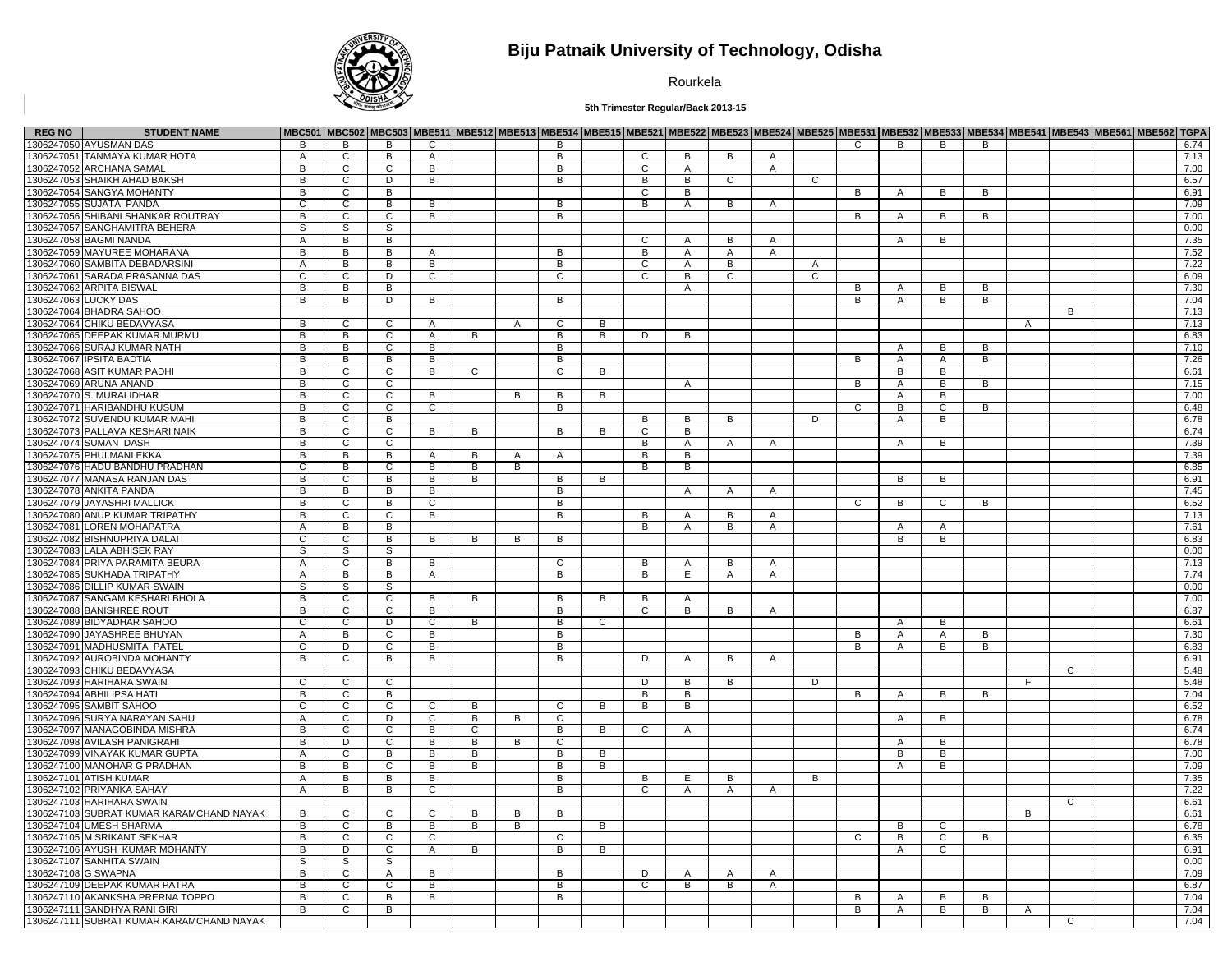

## **Biju Patnaik University of Technology, Odisha**

Rourkela

**5th Trimester Regular/Back 2013-15**

| <b>STUDENT NAME</b><br><b>REG NO</b> |                |                |                |                |   |   |                |   |    |                |              |                |                |                |              |   |              |                |    | MBC501 MBC502 MBC503 MBE511 MBE512 MBE513 MBE514 MBE515 MBE521 MBE522 MBE522 MBE523 MBE525 MBE525 MBE532 MBE532 MBE533 MBE534 MBE543 MBE543 MBE561 MBE562 TGPA |
|--------------------------------------|----------------|----------------|----------------|----------------|---|---|----------------|---|----|----------------|--------------|----------------|----------------|----------------|--------------|---|--------------|----------------|----|----------------------------------------------------------------------------------------------------------------------------------------------------------------|
| 1306247112 PUJA RANI                 | B              | B              | B              |                |   |   |                |   | D. | $\mathsf{A}$   |              |                |                | B              | $\mathsf{A}$ | B | B            |                |    | 7.00                                                                                                                                                           |
| 1306247113 KHUSHBOO SINGH            | B              | $\overline{c}$ | $\overline{B}$ | B              |   |   | B              |   | C  | $\overline{B}$ | A            | $\mathsf{A}$   |                |                |              |   |              |                |    | 7.04                                                                                                                                                           |
| 1306247114 RASHMI RANJAN PANDA       | $\overline{A}$ | B              | B              | B              | B |   | B              | B | D  | B              |              |                |                |                |              |   |              |                |    | 6.83                                                                                                                                                           |
| 1306247115 PARTHA SARATHI SAMAL      | $\overline{A}$ | C              | $\overline{c}$ | B              |   |   | B              |   | C  | $\mathsf{A}$   | В            | B              |                |                |              |   |              |                |    | 6.96                                                                                                                                                           |
| 1306247116 ROHIT KUMAR JHA           | B              | B              | B              | $\mathbf{C}$   |   |   | B              |   | F. | $\mathsf{A}$   | B            |                | C              |                |              |   |              |                |    | 6.22                                                                                                                                                           |
| 1306247117 AUROVIND KHUNTIA          | B              | C              | $\overline{B}$ | C              |   |   | B              |   | C  | A              |              | A              | C              |                |              |   |              |                |    | 6.78                                                                                                                                                           |
| 1306247118 PRITY KUMARI              | B              | $\overline{c}$ | $\overline{c}$ | B              |   |   | B              |   | D  | $\mathsf{A}$   | A            |                | B              |                |              |   |              |                |    | 6.87                                                                                                                                                           |
| 1306247119 ROHIT RATH                | B              | $\overline{c}$ | $\overline{B}$ | R              |   |   | B              |   | E  | $\mathsf{A}$   | B            |                | $\overline{B}$ |                |              |   |              |                |    | 6.39                                                                                                                                                           |
| 1306247120 MONALISA DEHURY           | A              | C              | $\overline{B}$ | A              |   |   | B              |   | D  | $\mathsf{A}$   | A            | A              |                |                |              |   |              |                |    | 7.26                                                                                                                                                           |
| 1306247121 POULAMI GHOSH             | B              | $\overline{c}$ | $\overline{B}$ | C              |   |   | B              |   | C  | A              | $\mathsf{A}$ |                | C              |                |              |   |              |                |    | 6.78                                                                                                                                                           |
| 1306247122 DEBIPRIYA PATTANAYAK      | B              | C              | $\overline{B}$ |                |   |   |                |   | C  | A              |              |                |                | B              | E            | В | A            |                |    | 7.30                                                                                                                                                           |
| 1306247123 JITESH SINGH DEO          | C              | C              | C              |                | B |   | B              | B |    |                |              |                |                |                | в            | В |              |                |    | 6.75                                                                                                                                                           |
| 1306247124 APARAJEETA HUDDAR         | B              | $\overline{B}$ | $\overline{B}$ | B              |   |   | $\mathsf{A}$   |   | C. | A              |              |                | B              |                |              |   |              |                |    | 7.15                                                                                                                                                           |
| 1306247125 SIDDHARTH KUMAR PADHY     | B              | $\mathsf{C}$   | $\mathsf{C}$   | B              | B |   | C              | B | D  | B              |              |                |                |                |              |   |              |                |    | 6.48                                                                                                                                                           |
| 1306247126 ABINASH PRITAM NAYAK      | C              | C              | C              | B              | B |   |                | B |    |                |              |                |                |                |              |   |              | A              |    | 6.90                                                                                                                                                           |
| 1306247126 SANDHYA RANI GIRI         |                |                |                |                |   |   |                |   |    |                |              |                |                |                |              |   |              |                | B  | 6.90                                                                                                                                                           |
| 1306247127 ABINASH PRITAM NAYAK      |                |                |                |                |   |   |                |   |    |                |              |                |                |                |              |   |              |                | B  | 7.57                                                                                                                                                           |
| 1306247127 PALLABI KUNDU             | $\mathsf{A}$   | B              | $\mathsf{C}$   | A              | A |   | B              | A |    |                |              |                |                |                |              |   |              | $\overline{A}$ |    | 7.57                                                                                                                                                           |
| 1306247128 SWETA KUMARI              | B              | C              | $\overline{B}$ | B              |   |   | C              |   |    |                |              |                |                | C              | $\mathsf{A}$ | B | A            |                |    | 6.91                                                                                                                                                           |
| 1306247129 MAMATA NAYAK              | B              | C              | C              | B              |   |   | B              |   |    |                |              |                |                | B              | B            | C | A            |                |    | 6.87                                                                                                                                                           |
| 1306247130 UTKAL KUMAR SATAPATHY     | B              | $\overline{c}$ | $\overline{B}$ | B              |   |   | B              |   | D  | A              | B            |                | B              |                |              |   |              |                |    | 6.78                                                                                                                                                           |
| 1306247131 SOUMYA SHREE              | S.             | S              | S              |                |   |   |                |   |    |                |              |                |                |                |              |   |              |                |    | 0.00                                                                                                                                                           |
| 1306247132 SMRUTI RANJAN PARIDA      | B              | C              | C              | B              | B |   | B              | B |    |                |              |                |                |                | B            | C |              |                |    | 6.74                                                                                                                                                           |
| 1306247133 ITISHREE DAS              | B              | B              | B              | B              |   |   | B              |   | C  | $\mathsf{A}$   | $\mathsf{A}$ | A              |                |                |              |   |              |                |    | 7.26                                                                                                                                                           |
| 1306247134 LAKHOJI VIKASH            | B              | C              | C              |                |   |   |                |   | F. | $\mathsf{A}$   | B            | $\mathsf{A}$   |                |                | B            | C |              |                |    | 6.35                                                                                                                                                           |
| 1306247135 VARSHA RATH               | B              | B              | B              |                |   |   |                |   | C  | $\mathsf{A}$   |              |                |                | B              | $\mathsf{A}$ | B | A            |                |    | 7.26                                                                                                                                                           |
| 1306247136 DEEPIKA BEHERA            | B              | C              | C              | B              |   |   | B              |   | B  | $\mathsf{A}$   | A            | A              |                |                |              |   |              |                |    | 7.26                                                                                                                                                           |
| 1306247137 SAMIKSHYA MOHANTY         | S              | S.             | S.             |                |   |   |                |   |    |                |              |                |                |                |              |   |              |                |    | 0.00                                                                                                                                                           |
| 1306247138 PRIYASMITA MOHAPATRA      | B              | C.             | $\overline{c}$ |                |   |   |                |   | C  | $\mathsf{A}$   |              |                |                | B              | A            | B | $\mathsf{A}$ |                |    | 7.13                                                                                                                                                           |
| 1306247139 SWAYAMSIDDHA PANDA        | B              | C              | $\mathsf{C}$   | B              |   |   | B              |   |    |                |              |                |                | B              | B            | B | B            |                |    | 6.87                                                                                                                                                           |
| 1306247140 PUSPANJALI PARHI          | B              | C.             | $\overline{c}$ | B              |   |   | B              |   |    |                |              |                |                | C              | A            | B | B            |                |    | 6.87                                                                                                                                                           |
| 1306247141 ALOK RANJAN PARIDA        | B              | C              | C              | C              | B | B | B              |   | D  | A              |              |                |                |                |              |   |              |                |    | 6.61                                                                                                                                                           |
| 1306247142 VASHIM AHMAD              | B              | B              | C              | B              | B |   | B              | B | C  | A              |              |                |                |                |              |   |              |                |    | 6.96                                                                                                                                                           |
| 1306247143 PINKYRANI PATRA           | S              | S.             | S.             |                |   |   |                |   |    |                |              |                |                |                |              |   |              |                |    | 0.00                                                                                                                                                           |
| 1306247144 CHOUDHURY AMIT KUMAR      | B              | C              | $\overline{c}$ | B              | B |   | <b>B</b>       | B | C. | A              |              |                |                |                |              |   |              |                |    | 6.87                                                                                                                                                           |
| 1306247145 SUDESHNA KOYEL            | C              | C              | C              | B              | B |   | B              | B | D  | A              |              |                |                |                |              |   |              |                |    | 6.65                                                                                                                                                           |
| 1306247146 SURJAJYOTI MODAK          | B              | C              | C              | B              | B |   | B              | B | C  | $\mathsf{A}$   |              |                |                |                |              |   |              |                |    | 6.87                                                                                                                                                           |
| 1306247147 RATAN LAL DIGGI           | B              | C              | C              | C              | B |   | B              | B | B  | A              |              |                |                |                |              |   |              |                |    | 6.87                                                                                                                                                           |
| 1306247148 PRIYANKA PATTNAIK         | $\overline{A}$ | B              | B              |                |   |   |                |   | B  | $\mathsf{A}$   |              |                |                | B              | B            | B |              |                |    | 7.35                                                                                                                                                           |
| 1306247149 ABHISHAK BHAKAT           | $\overline{A}$ | C              | B              | B              | B |   | C              | C |    |                |              |                |                |                | B            | B | A            |                |    | 6.74                                                                                                                                                           |
| 1306247150 BIMLA GAGRAI              | $\mathsf{C}$   | $\mathsf{C}$   | B              | B              |   |   | B              |   |    |                |              |                |                |                | B            | C | B            |                |    | 6.83                                                                                                                                                           |
| 1306247151 NIRU KUMARI               | B              | $\overline{B}$ | $\overline{B}$ | $\overline{B}$ | B |   | $\overline{B}$ | B | C  | $\mathsf{A}$   |              |                |                | $\overline{A}$ |              |   |              |                |    | 7.00                                                                                                                                                           |
| 1306247152 PUJA PRIYADARSINI         | B              | $\mathsf{C}$   | $\mathsf{C}$   |                |   |   | B              |   | B  |                |              |                |                |                |              |   |              |                |    |                                                                                                                                                                |
|                                      |                |                |                | A              |   |   |                |   |    | $\mathsf{A}$   | A            | $\mathsf{A}$   |                |                |              |   |              |                |    | 7.39                                                                                                                                                           |
| 1306247153 NEELADRI PRASAD ROUT      | S              | S              | s              | S              | S |   | S              | S |    |                |              |                |                |                |              |   |              | S              | S. | 0.00                                                                                                                                                           |
| 1306247154 SUDHANSUBALA KHATUA       | A              | $\overline{c}$ | $\overline{c}$ | B              | C |   | B              | B |    |                |              |                |                |                | R.           | C |              |                |    | 6.70                                                                                                                                                           |
| 1306247155 RANI BEGUM                | $\overline{B}$ | B              | $\overline{c}$ | $\overline{B}$ | B |   | $\overline{B}$ | B | B  | $\overline{A}$ |              |                |                |                |              |   |              |                |    | 7.09                                                                                                                                                           |
| 1306247156 BINAY MALL                | S.             | S              | S              |                |   |   |                |   |    |                |              |                |                |                |              |   |              |                |    | 0.00                                                                                                                                                           |
| 1306247157 ANUP KUMAR NAIK           | B              | $\overline{c}$ | $\overline{c}$ | B              | B |   | C              | C |    |                |              |                |                |                | B            | C |              |                |    | 6.48                                                                                                                                                           |
| 1306247158 ANURAG GHOSH              | C              | C              | $\mathsf{C}$   | B              |   |   | B              |   | C  | A              | $\mathsf{A}$ |                | B              |                |              |   |              |                |    | 6.91                                                                                                                                                           |
| 1306247159 MONALISA CHINARA          |                |                |                |                |   |   |                |   | B  |                |              |                |                |                |              |   |              |                |    | 7.15                                                                                                                                                           |
| 1306247159 MONALISHA CHINARA         | B              | B              | B              | B              |   |   | B              |   |    | B              |              | $\overline{A}$ |                |                |              |   |              |                |    | 7.15                                                                                                                                                           |
| 1306247160 RANJIT BISWAL             | C              | $\overline{c}$ | C              | B              | B |   | C              | B |    |                |              |                |                |                | в            | В |              |                |    | 6.65                                                                                                                                                           |

1. The result is provisional.

2. As per the provision of the Grading System of the University 'M' denotes MALPRACTICE (Grade Point 0) and 'S' denotes ABSENT (Grade Point 0).

3. The TGPA shown for the subjects displayed in this page